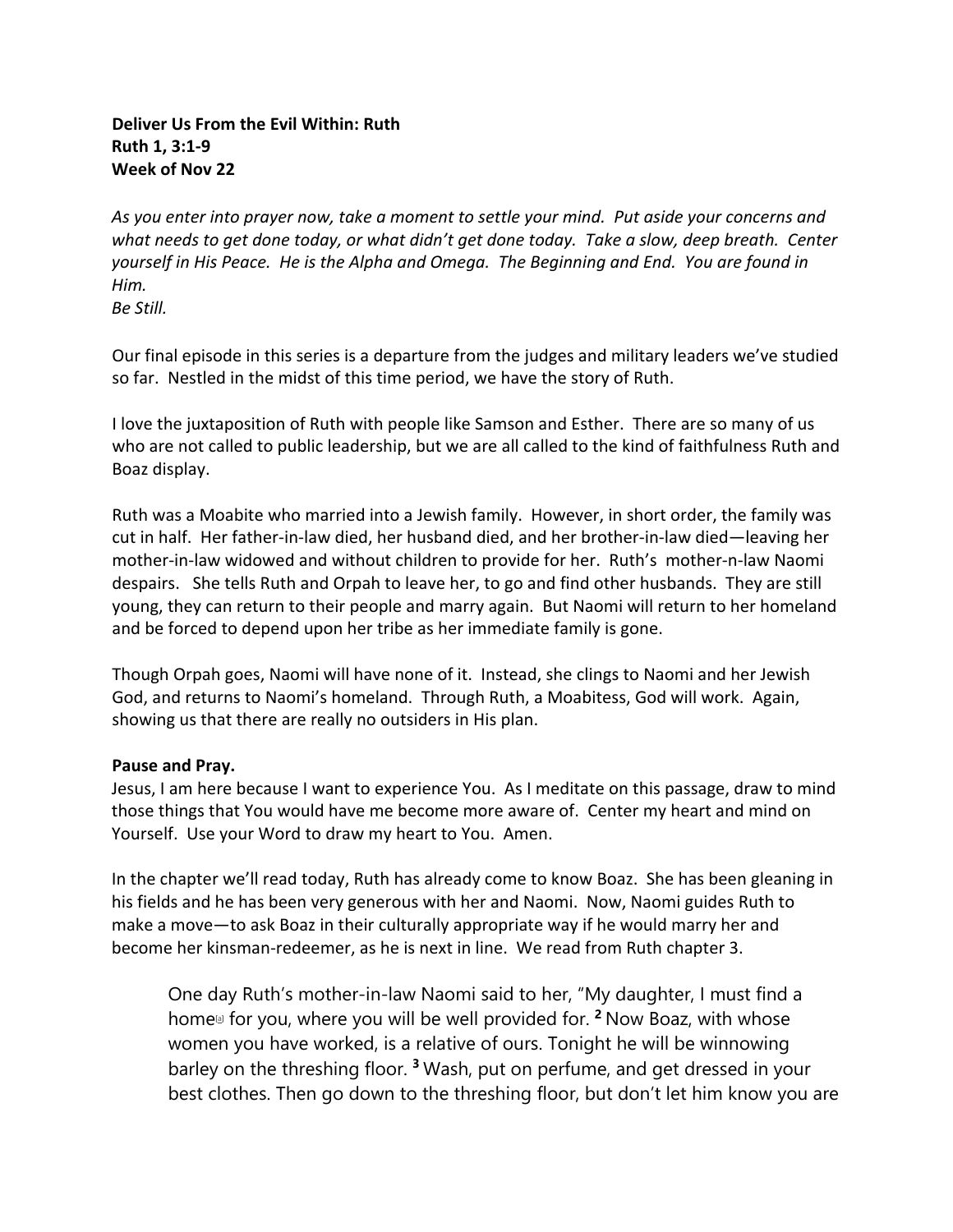there until he has finished eating and drinking. **<sup>4</sup>** When he lies down, note the place where he is lying. Then go and uncover his feet and lie down. He will tell you what to do."

**<sup>5</sup>** "I will do whatever you say," Ruth answered. **<sup>6</sup>** So she went down to the threshing floor and did everything her mother-in-law told her to do.

**<sup>7</sup>** When Boaz had finished eating and drinking and was in good spirits, he went over to lie down at the far end of the grain pile. Ruth approached quietly, uncovered his feet and lay down. **<sup>8</sup>** In the middle of the night something startled the man; he turned—and there was a woman lying at his feet!

**<sup>9</sup>** "Who are you?" he asked.

"I am your servant Ruth," she said. "Spread the corner of your garment over me, since you are a quardian-redeemer $\omega$  of our family."

### **REFLECT.**

Naomi steps out in faith, encouraging Ruth to give Boaz the opportunity to redeem their situation.

Ruth steps out in obedience, following Naomi's guidance.

Boaz will also step out, and will follow the appropriate channels and make sure he is next in line to carry on the name of Naomi's family. In the end, he will marry Ruth, and the family line will be redeemed. This same family line that will eventually lead to Jesus.

Are there areas of my life today that I am unsure of the outcome? Wondering where the answers will come from? Naomi and Ruth didn't know where their security would come from, how they would provide for themselves. Do I also struggle in this area? Or do I feel insecure in another way? (PAUSE).

I name these areas of insecurity before you now, Lord. I give them to you, and askyou're your peace as I face them.(PAUSE).

In this situation Lord, are there ways that you are calling me to obedience? Show me where you are at work. (PAUSE). Now Lord, show me how you would have me join you. (PAUSE).

# **PAUSE, PRAY AND ASK.**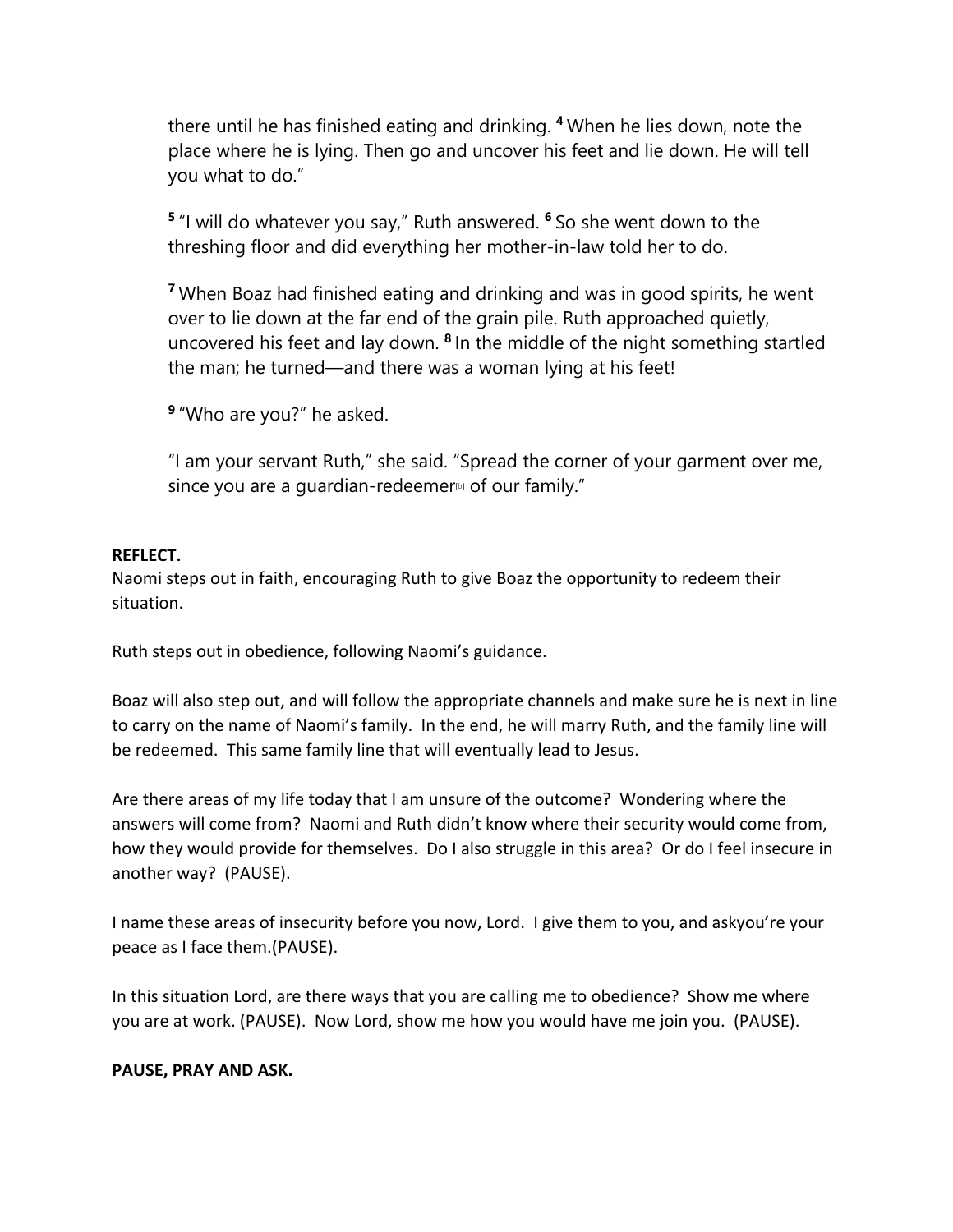The kind of social and financial insecurity that Naomi and Ruth faced was a real risk for women without ties to a man in the ancient world. It may look different in our world, but so many people face insecurity every day. And still today, there are so many links between financial insecurity and relational insecurity. People need community.

Lord, I intercede now for those today who find themselves without family support. The vulnerable who lack the relational foundations to give them security in this life. Without strong family ties and loved ones, they find themselves adrift. I lift them in prayer to you now. (PAUSE).

I pray specifically for anyone I know that needs your peace and grace in the midst of a lonely situation. (PAUSE).

Lord, give me eyes to see the loneliness and isolation in those around me and give me grace for them. Make me faithful to pray for them.

### **YIELD.**

I return now to the text:

One day Ruth's mother-in-law Naomi said to her, "My daughter, I must find a home[a] for you, where you will be well provided for. **<sup>2</sup>** Now Boaz, with whose women you have worked, is a relative of ours. Tonight he will be winnowing barley on the threshing floor. **<sup>3</sup>** Wash, put on perfume, and get dressed in your best clothes. Then go down to the threshing floor, but don't let him know you are there until he has finished eating and drinking. **<sup>4</sup>** When he lies down, note the place where he is lying. Then go and uncover his feet and lie down. He will tell you what to do."

**<sup>5</sup>** "I will do whatever you say," Ruth answered. **<sup>6</sup>** So she went down to the threshing floor and did everything her mother-in-law told her to do.

**<sup>7</sup>** When Boaz had finished eating and drinking and was in good spirits, he went over to lie down at the far end of the grain pile. Ruth approached quietly, uncovered his feet and lay down. **<sup>8</sup>** In the middle of the night something startled the man; he turned—and there was a woman lying at his feet!

**<sup>9</sup>** "Who are you?" he asked.

"I am your servant Ruth," she said. "Spread the corner of your garment over me, since you are a quardian-redeemer $\omega$  of our family."